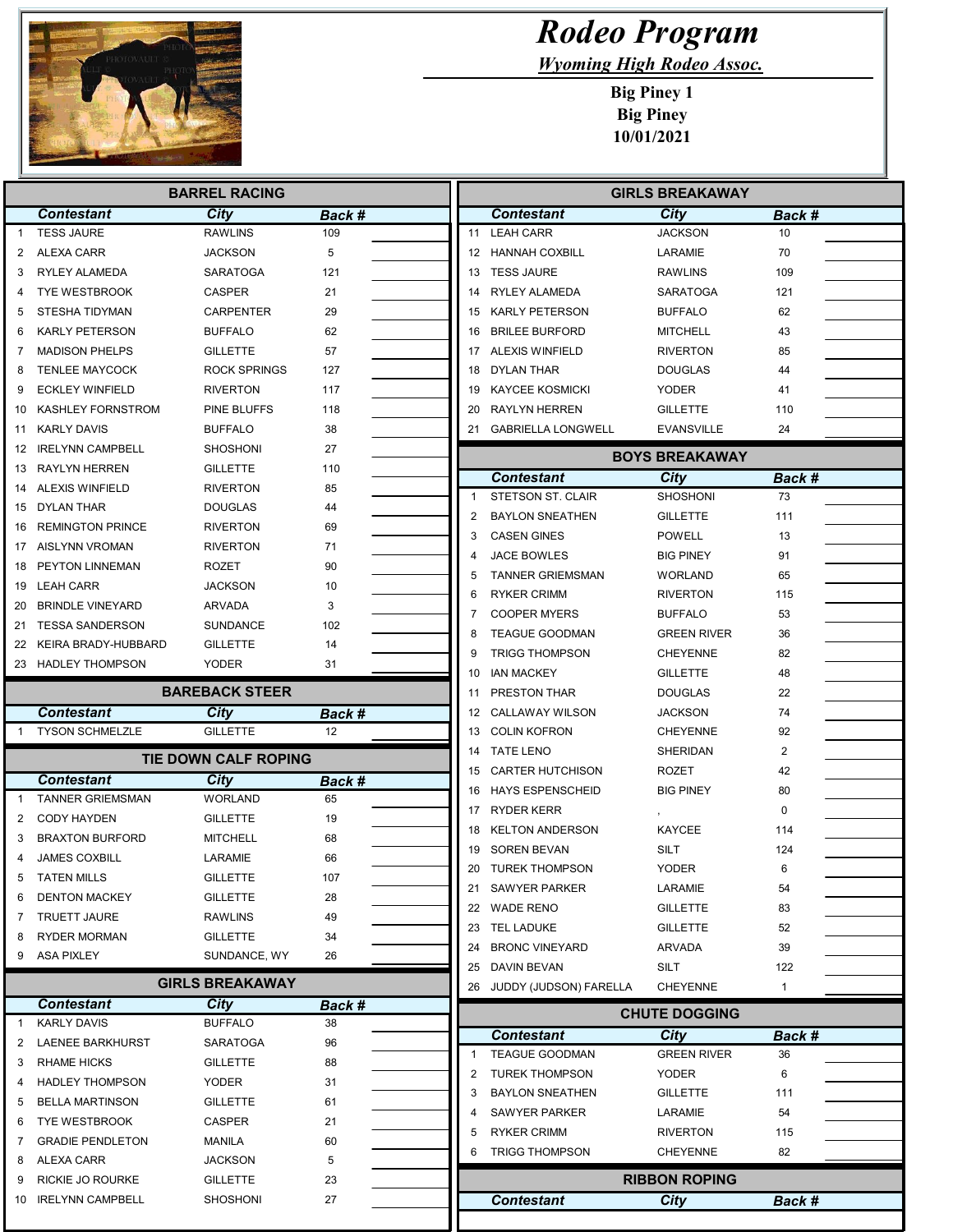

Γ  $\Box$ 

## Rodeo Program

Wyoming High Rodeo Assoc.

Big Piney 1 Big Piney 10/01/2021

|              | <b>RIBBON ROPING</b>                            |                                    |                |  | <b>TEAM ROPING</b> |                                         |                                    |                |  |
|--------------|-------------------------------------------------|------------------------------------|----------------|--|--------------------|-----------------------------------------|------------------------------------|----------------|--|
|              | <b>Contestant</b>                               | <b>City</b>                        | Back #         |  |                    | <b>Contestant</b>                       | <b>City</b>                        | Back #         |  |
| $\mathbf{1}$ | <b>TRUETT JAURE</b>                             | <b>RAWLINS</b>                     | 49             |  |                    | 11 KARLY PETERSON                       | <b>BUFFALO</b>                     | 62             |  |
|              | <b>GABRIELLA LONGWELL</b>                       | <b>EVANSVILLE</b>                  | 24             |  |                    | <b>COOPER MYERS</b>                     | <b>BUFFALO</b>                     | $\Omega$       |  |
| 2            | <b>JAMES COXBILL</b>                            | LARAMIE                            | 66             |  |                    | 12 CODY HAYDEN                          | <b>GILLETTE</b>                    | 19             |  |
|              | <b>HANNAH COXBILL</b>                           | LARAMIE                            | 70             |  |                    | <b>TATE LENO</b>                        | <b>SHERIDAN</b>                    | $\overline{2}$ |  |
| 3            | <b>TANDON BENTLEY</b>                           | <b>MITCHELL</b>                    | 50<br>5        |  |                    | 13 BRONC VINEYARD                       | ARVADA                             | 39             |  |
|              | ALEXA CARR                                      | <b>JACKSON</b>                     |                |  |                    | LAENEE BARKHURST                        | <b>SARATOGA</b>                    | 96             |  |
| 4            | <b>TRIGG THOMPSON</b><br><b>KAYCEE KOSMICKI</b> | <b>CHEYENNE</b><br><b>YODER</b>    | 82<br>41       |  |                    | 14 IAN MACKEY<br><b>TATEN MILLS</b>     | <b>GILLETTE</b><br><b>GILLETTE</b> | 48<br>107      |  |
| 5            | TATE LENO                                       | SHERIDAN                           | $\overline{2}$ |  |                    | 15 STESHA TIDYMAN                       | <b>CARPENTER</b>                   | 29             |  |
|              | <b>TYE WESTBROOK</b>                            | <b>CASPER</b>                      | 21             |  |                    | <b>RYDER MORMAN</b>                     | <b>GILLETTE</b>                    | 34             |  |
| 6            | HADLEY THOMPSON                                 | <b>YODER</b>                       | 31             |  |                    | 16 RICKIE JO ROURKE                     | <b>GILLETTE</b>                    | 23             |  |
|              | <b>ASA PIXLEY</b>                               | <b>SUNDANCE</b>                    | 26             |  |                    | <b>BELLA MARTINSON</b>                  | <b>GILLETTE</b>                    | 61             |  |
|              | 7 DENTON MACKEY                                 | <b>GILLETTE</b>                    | 28             |  |                    | 17 SOREN BEVAN                          | <b>SILT</b>                        | 124            |  |
|              | <b>MORGAN SHEEHAN</b>                           | <b>ROZET</b>                       | 89             |  |                    | DAVIN BEVAN                             | <b>SILT</b>                        | 122            |  |
| 8            | JUDDY (JUDSON) FARELLA                          | <b>CHEYENNE</b>                    | 1              |  |                    | 18 JACE BOWLES                          | <b>BIG PINEY</b>                   | 91             |  |
|              | RICKIE JO ROURKE                                | <b>GILLETTE</b>                    | 23             |  |                    | <b>TEAGUE GOODMAN</b>                   | <b>GREEN RIVER</b>                 | 36             |  |
| 9            | CARTER HUTCHISON<br><b>GRADIE PENDLETON</b>     | <b>ROZET</b><br><b>MANILA</b>      | 42<br>60       |  |                    | 19 KRESS JOHNSON<br><b>TRUETT JAURE</b> | <b>CASPER</b><br><b>RAWLINS</b>    | 35<br>49       |  |
|              | 10 BRAXTON BURFORD                              | <b>MITCHELL</b>                    |                |  |                    | 20 BRAXTON BURFORD                      | <b>MITCHELL</b>                    | 68             |  |
|              | <b>BRILEE BURFORD</b>                           | <b>MITCHELL</b>                    | 68<br>43       |  |                    | <b>TANNER GRIEMSMAN</b>                 | <b>WORLAND</b>                     | 65             |  |
|              | 11 TANNER GRIEMSMAN                             | <b>WORLAND</b>                     | 65             |  |                    |                                         |                                    |                |  |
|              | <b>TESS JAURE</b>                               | RAWLINS                            | 109            |  |                    |                                         | <b>BULL RIDING</b>                 |                |  |
|              | 12 JACE BOWLES                                  | <b>BIG PINEY</b>                   | 91             |  |                    | <b>Contestant</b>                       | <b>City</b>                        | Back #         |  |
|              | <b>ECKLEY WINFIELD</b>                          | <b>RIVERTON</b>                    | 117            |  | 1                  | <b>CALLAWAY WILSON</b>                  | <b>JACKSON</b>                     | 74             |  |
|              | 13 TATEN MILLS                                  | <b>GILLETTE</b>                    | 107            |  | $\overline{2}$     | <b>STRAT YOUNGBERG</b>                  | LYMAN                              | 46             |  |
|              | <b>KARLY DAVIS</b>                              | <b>BUFFALO</b>                     | 38             |  | 3                  | <b>DEVON BURBANK</b>                    | <b>CHEYENNE</b>                    | 108            |  |
|              | 14 HAYS ESPENSCHEID                             | <b>BIG PINEY</b>                   | 80             |  | 4                  | PRESTON THAR                            | <b>DOUGLAS</b>                     | 22             |  |
|              | <b>RHAME HICKS</b>                              | <b>GILLETTE</b>                    | 88             |  | 5                  | <b>ETHAN GEIGER</b>                     | LARAMIE                            | 116            |  |
|              | 15 RYDER MORMAN<br><b>MADISON PHELPS</b>        | <b>GILLETTE</b><br><b>GILLETTE</b> | 34<br>57       |  | 6                  | <b>STETSON ST. CLAIR</b>                | <b>SHOSHONI</b>                    | 73             |  |
|              | 16 CODY HAYDEN                                  | <b>GILLETTE</b>                    | 19             |  | 7                  | <b>GAVIN FIRNEKAS</b>                   | <b>GILLETTE</b>                    | 126            |  |
|              | <b>IRELYNN CAMPBELL</b>                         | <b>SHOSHONI</b>                    | 27             |  |                    |                                         | <b>BOYS GOAT TYING</b>             |                |  |
|              |                                                 | <b>TEAM ROPING</b>                 |                |  |                    | <b>Contestant</b>                       | City                               | Back #         |  |
|              |                                                 |                                    |                |  | $\mathbf{1}$       | ASA PIXLEY                              | <b>SUNDANCE</b>                    | 26             |  |
|              | <b>Contestant</b><br><b>DYLAN THAR</b>          | City<br><b>DOUGLAS</b>             | Back #<br>44   |  | $\overline{2}$     | JUDDY (JUDSON) FARELLA                  | <b>CHEYENNE</b>                    | 1              |  |
|              | PRESTON THAR                                    | <b>DOUGLAS</b>                     | 22             |  | 3                  | STETSON ST. CLAIR                       | <b>SHOSHONI</b>                    | 73             |  |
| 2            | <b>DENTON MACKEY</b>                            | <b>GILLETTE</b>                    | 28             |  | 4                  | <b>CARTER HUTCHISON</b>                 | ROZET                              | 42             |  |
|              | <b>WADE RENO</b>                                | <b>GILLETTE</b>                    | 83             |  | 5                  | <b>TUREK THOMPSON</b>                   | YODER                              | 6              |  |
| 3            | <b>COLIN KOFRON</b>                             | <b>CHEYENNE</b>                    | 92             |  | 6                  | <b>BAYLON SNEATHEN</b>                  | <b>GILLETTE</b>                    | 111            |  |
|              | <b>SAWYER PARKER</b>                            | LARAMIE                            | 54             |  | 7                  | <b>RYKER CRIMM</b>                      | <b>RIVERTON</b>                    | 115            |  |
| 4            | <b>GRADIE PENDLETON</b>                         | MANILA                             | 60             |  | 8                  | <b>JAMES COXBILL</b>                    | LARAMIE                            | 66             |  |
|              | STETSON ST. CLAIR                               | SHOSHONI                           | 73             |  | 9                  | TEL LADUKE                              | <b>GILLETTE</b>                    | 52             |  |
| 5            | RYDER KERR                                      |                                    | 0              |  | 10                 | TEAGUE GOODMAN                          | <b>GREEN RIVER</b>                 | 36             |  |
|              | <b>CASE KERR</b>                                |                                    | 0              |  | 11                 | <b>PRESTON THAR</b>                     | <b>DOUGLAS</b>                     | 22             |  |
| 6            | <b>HAYS ESPENSCHEID</b>                         | <b>BIG PINEY</b>                   | 80<br>42       |  |                    | 12 TRIGG THOMPSON                       | <b>CHEYENNE</b>                    | 82             |  |
|              | <b>CARTER HUTCHISON</b><br>7 HADLEY THOMPSON    | ROZET<br>YODER                     | 31             |  |                    | 13 JACE BOWLES                          | <b>BIG PINEY</b>                   | 91             |  |
|              | <b>ASA PIXLEY</b>                               | <b>SUNDANCE</b>                    | 26             |  |                    | 14 KELTON ANDERSON                      | KAYCEE                             | 114            |  |
| 8            | JUDDY (JUDSON) FARELLA                          | <b>CHEYENNE</b>                    | $\mathbf{1}$   |  |                    | 15 TANNER GRIEMSMAN                     | <b>WORLAND</b>                     | 65             |  |
|              | <b>TRIGG THOMPSON</b>                           | <b>CHEYENNE</b>                    | 82             |  |                    | 16 BRAXTON BURFORD                      | <b>MITCHELL</b>                    | 68             |  |
|              | 9 TEL LADUKE                                    | <b>GILLETTE</b>                    | 52             |  |                    | 17 HAYS ESPENSCHEID                     | <b>BIG PINEY</b>                   | 80             |  |
|              | <b>KELTON ANDERSON</b>                          | KAYCEE                             | 114            |  |                    | 18 CHARLES COXBILL                      | LARAMIE                            | 25             |  |
|              | 10 TYE WESTBROOK                                | CASPER                             | 21             |  | 19                 | SAWYER PARKER                           | LARAMIE                            | 54             |  |
|              | <b>GABRIELLA LONGWELL</b>                       | EVANSVILLE                         | 24             |  |                    | 20 TATE LENO                            | SHERIDAN                           | 2              |  |
|              |                                                 |                                    |                |  |                    |                                         |                                    |                |  |